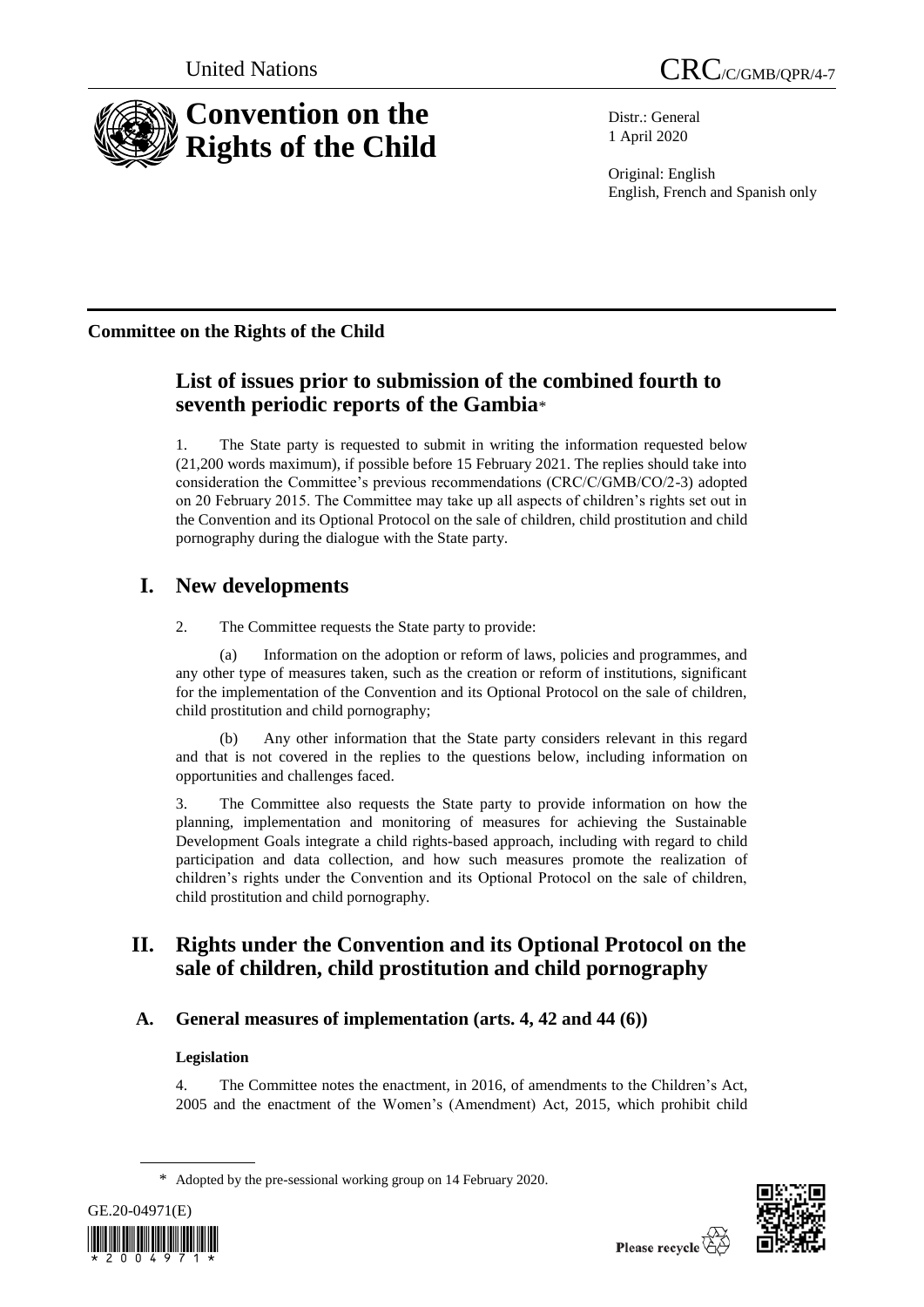marriage, establishing the age of marriage as 18 years, and criminalize certain forms of child labour. Further, please provide information on:

(a) Other measures taken to amend the Children's Act, 2005 to ensure that it covers all areas of the Convention, including issues relating to female genital mutilation and child labour, and for its effective enforcement and dissemination, including limitations of the impact of sharia law (personal law) on child issues;

(b) The existence of a child-rights impact assessment procedure for all new legislation adopted at the national and subnational levels.

#### **Comprehensive policy and strategy**

5. Please provide information on:

(a) Measures taken to develop a comprehensive policy and strategy encompassing all areas of children's rights covered under the Convention and complementing the National Social Protection Policy 2015–2025, including mechanisms for monitoring and evaluation;

(b) Whether the National Plan of Action against the Sexual Abuse and Exploitation of Children 2011–2015 has been renewed; if so, please provide information about its main goals.

#### **Coordination**

6. Please inform the Committee about the measures taken to ensure that the ministry responsible for children has a clear mandate, sufficient authority and the necessary human, technical and financial resources to effectively coordinate all activities relating to the implementation of the Convention in the State party at the cross-sectoral, national, regional and local levels.

#### **Allocation of resources**

7. Please indicate the measures taken to establish a system aimed at identifying and increasing budget allocations to and expenditure on children by specific ministries and that allows for an objective assessment of the adequacy and effectiveness of public expenditure on children. Please also provide information on the mechanisms in place to ensure a transparent and participatory budgeting process, particularly involving children, and to effectively combat corruption.

#### **Data collection**

8. Please inform the Committee about the efforts made to improve data collection to ensure that it covers all areas of the Convention. In particular, please provide information on measures taken to develop an integrated system for examining the situation of children through a comprehensive analysis of data, and to ensure that data is reported frequently, is of good quality, is timely and is disaggregated by, inter alia, age, sex, ethnic origin, national origin, type of disability, geographical location and socioeconomic background.

#### **Dissemination, awareness-raising and training**

9. Please provide information on awareness-raising programmes and campaigns for spreading the knowledge of the Children's Act in all areas of the country.

### **Child rights and the business sector**

10. Please provide information on the measures taken or envisaged to:

(a) Monitor efforts aimed at ensuring that businesses do not adversely affect children's rights, in particular in relation to child labour in family businesses and in the informal sector;

(b) Increase the engagement of the business sectors to promote and protect children's rights;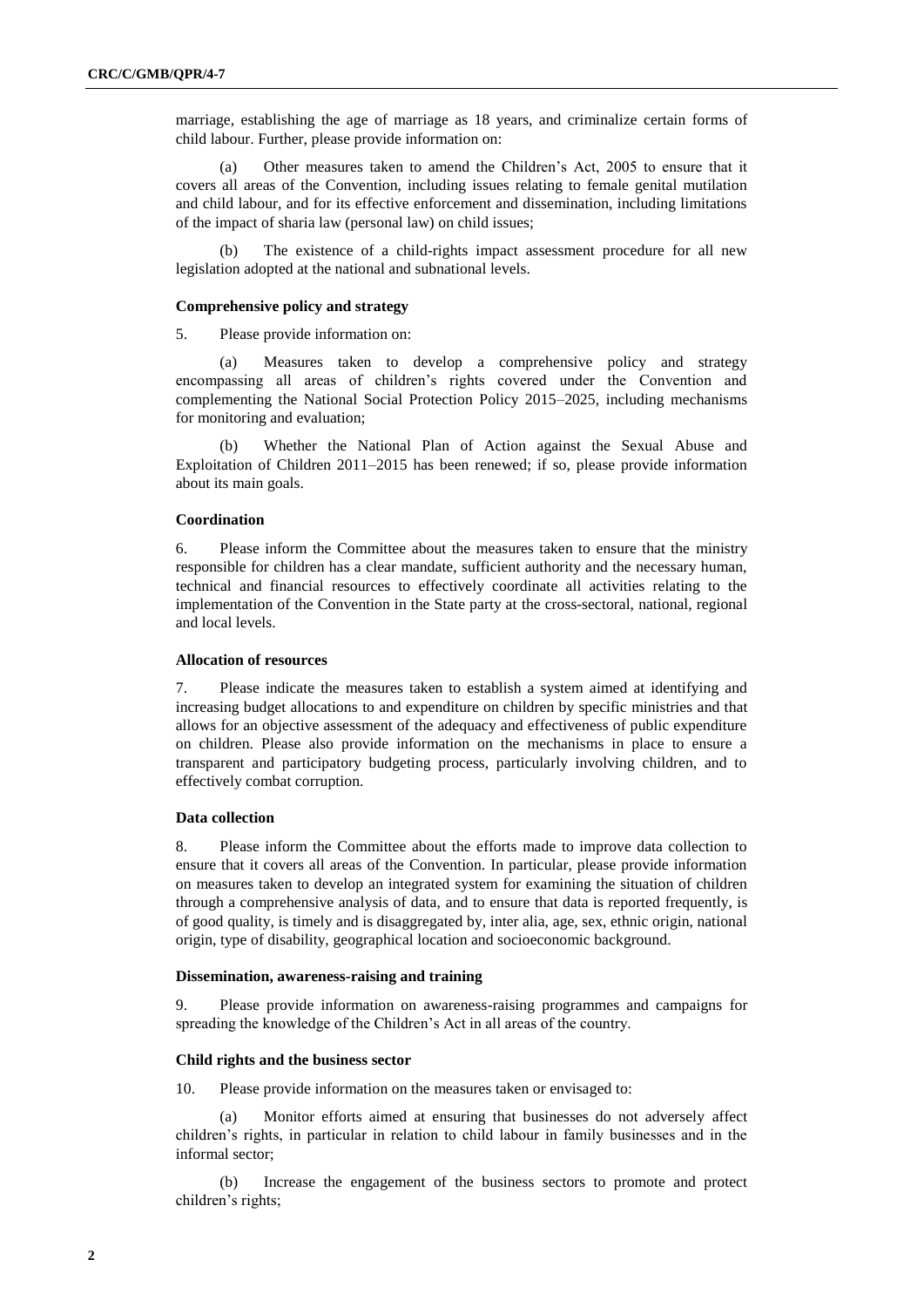(c) Ensure that companies, in particular those in the agricultural, fishery and tourism sectors, including family businesses and in the informal sector, effectively implement and respect national and international environmental and health standards, and that they are appropriately sanctioned and provide remedies when violations occur.

# **B. Definition of the child (art. 1)**

# **Minimum age for marriage**

11. Please explain what measures, including awareness-raising activities among traditional and religious leaders and their communities, have been taken to ensure that customary and sharia laws are interpreted in accordance with the Children's Act and the Convention.

### **C. General principles (arts. 2, 3, 6 and 12)**

#### **Non-discrimination**

12. Please provide information on the measures taken to prohibit discrimination against children on all grounds and in all aspects of life, including multiple and intersectional discrimination. Please also provide information on the measures taken to address discrimination against and stigmatization of children belonging to ethnic, religious, cultural, linguistic and minority groups, children born to unmarried parents, children living in poverty, working children, children in street situations, children living in rural areas, asylum-seeking, refugee and migrant children, children with disabilities, children with albinism, and lesbian, gay, bisexual, transgender and intersex children, including on whether steps have been taken to amend the Criminal Code to remove the provisions criminalizing same-sex relationships.

#### **Best interests of the child**

13. Please provide information on:

(a) The efforts made to ensure that the right of the child to have his or her best interests taken as a primary consideration is appropriately integrated and consistently applied in all legislative, administrative and judicial proceedings and decisions, as well as in all policies, programmes and projects concerning children;

(b) The steps taken to develop procedures and criteria to provide guidance and training to all relevant persons in authority for determining the best interests of the child in every area and for giving them due weight as a primary consideration.

#### **Respect for the views of the child**

14. Please provide information about the rules and procedures adopted by the judicial and administrative authorities to guarantee the right of the child to be heard in all proceedings affecting her or him, including in civil, family and criminal cases, migration and asylum-seeking processes and for decisions regarding placement in alternative care. Please also provide information on:

(a) The training provided to all relevant professionals, particularly teachers and persons representing children, on the right of the child to be heard;

(b) The measures to raise awareness of child participation in the family, in school and in the community;

- (c) The function of and resources allocated to the Children's National Assembly;
- (d) Child participation in the transitional justice processes.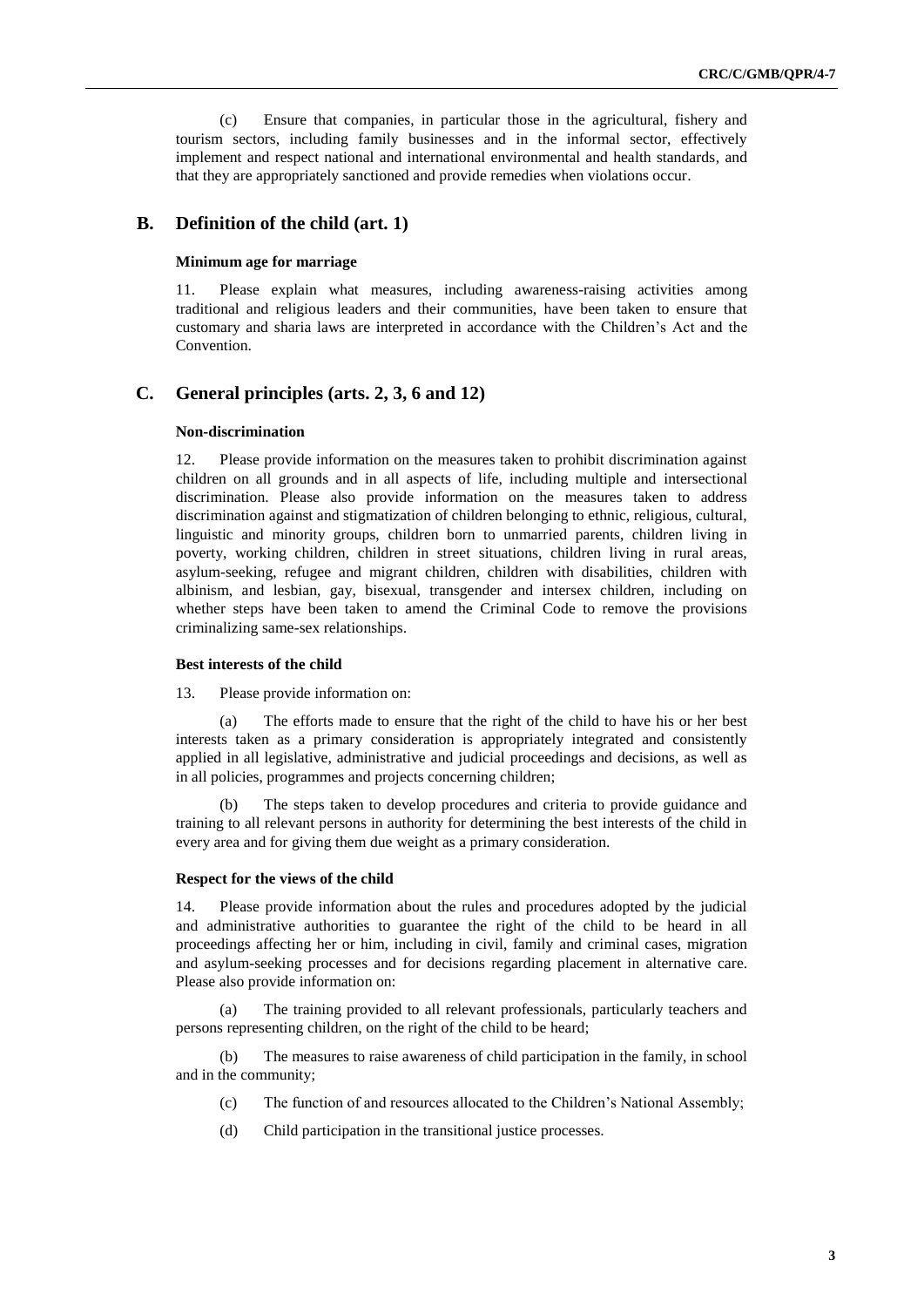# **D. Civil rights and freedoms (arts. 7, 8 and 13–17)**

#### **Birth registration, nationality and statelessness**

15. Please provide information on what efforts have been taken to ensure universal registration at birth, including of children born to unmarried parents, and to facilitate the birth registration of children above 5 years of age, including information on the impact of those efforts, and please inform the Committee as to whether a reform of the Births, Deaths and Marriages Registration Act of 1990 is planned. Please also provide information on:

(a) The measures taken to ensure the provision of identification documents to child refugees born in the territory of the State party or arriving as children, to avoid the risk of statelessness;

(b) Any legislative, administrative and other measures taken in light of the ratification of the Convention relating to the Status of Stateless Persons and the Convention on the Reduction of Statelessness;

(c) The measures taken to ensure that stateless children and children with an unknown nationality can access free primary education, secondary education and health and social services.

#### **Freedom of expression**

16. Please inform the Committee about the steps taken to reform laws, including provisions of the Criminal Code and the Information and Communications Act, that unduly restrict the right to freedom of expression. Please also inform the Committee as to whether there have been cases of intimidation of journalists and child human rights defenders; if so, please provide information on the investigation of such cases and on the prosecution and punishment of perpetrators.

### **Access to appropriate information and right to privacy**

17. Please provide information on measures taken to ensure the effective monitoring of the information accessible to children, including in online media; to ensure that quality television programmes are produced for children, including for children belonging to minority groups and children with visual and hearing impairments; to ensure that television programmes that are inappropriate for children are not aired at prime time; and to increase the number of libraries, particularly in rural areas. Please also explain what measures are in place to protect the privacy of children in the media, including social media.

# **E. Violence against children (arts. 19, 24 (3), 28 (2), 34, 37 (a) and 39)**

#### **Freedom of the child from all forms of violence**

18. Please provide information on:

(a) Studies undertaken on the prevalence and nature of violence against children, including domestic violence, and the development and implementation of a comprehensive policy for prevention and intervention in cases of violence;

The outcome of investigations of cases of all forms of violence against children, including maltreatment and sexual abuse, in and outside the home, and remedies provided to child victims, including therapeutic services;

(c) The availability of legal support and child-friendly and confidential complaint mechanisms in residential care, mental-health institutions and foster-care systems.

## **Corporal punishment**

19. Please provide information on efforts, including legislative measures, taken to end the practice of corporal punishment in all settings, including within the family, in schools and other institutions, in childcare settings and in penal institutions, and to repeal all legal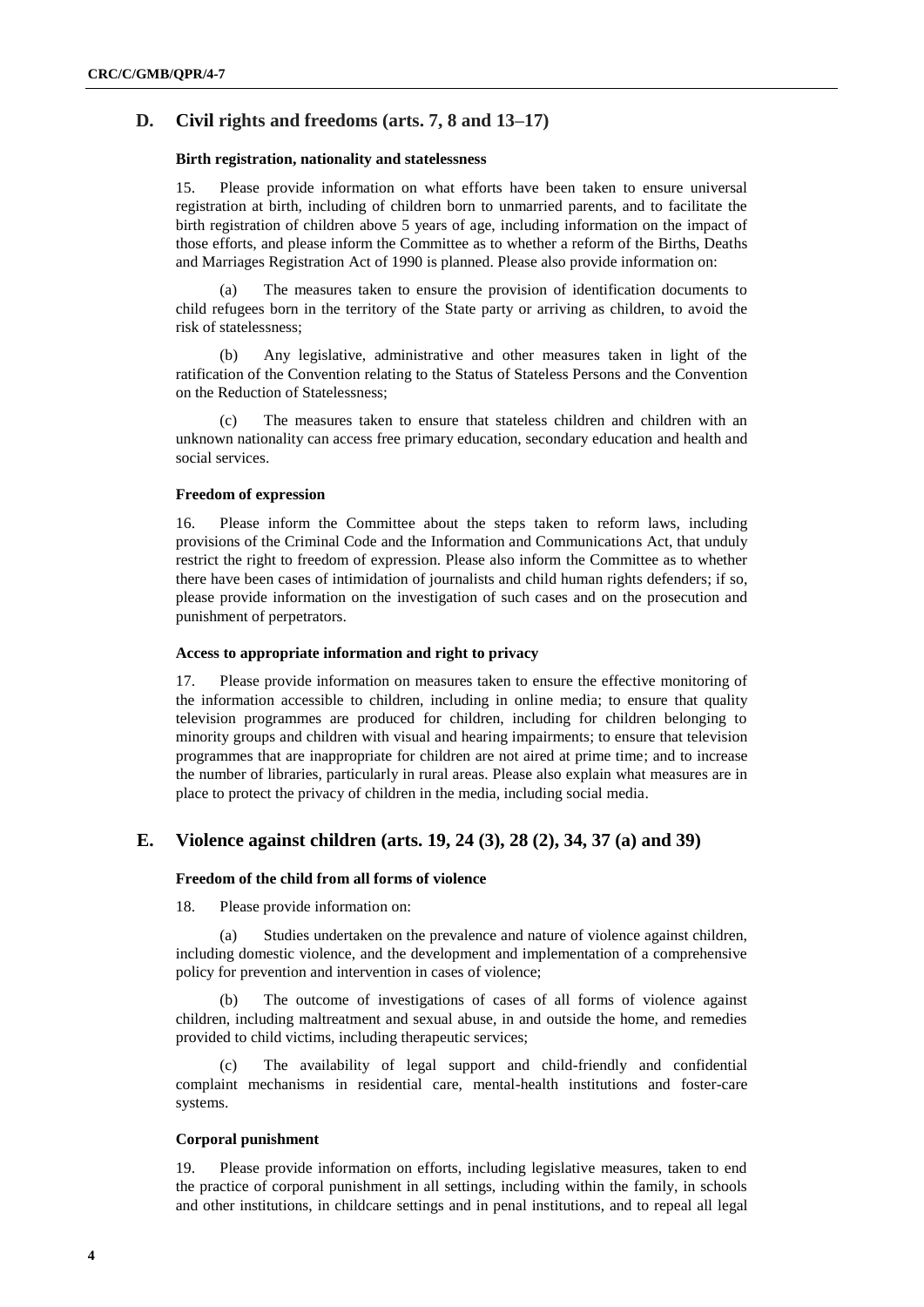defences for its use, including the application of the concept of "reasonable chastisement". Please also provide information on specific programmes to promote positive, non-violent and participatory forms of child-rearing and discipline, including awareness-raising and public education programmes for parents, teachers, childcare professionals, communities and religious leaders.

#### **Sexual exploitation and abuse**

20. Please provide information on:

(a) The mandate and composition of, and the human, technical and financial resources, as well as specialized training, available to, the Ministry of Justice unit on sexual and gender-based violence, in particular on whether the unit provides for an accessible, confidential, child-friendly and effective channel for children to report cases of sexual exploitation and abuse;

(b) Measures taken to ensure mandatory reporting of cases of sexual exploitation and abuse of child victims, including in travel and tourism;

(c) Measures taken to protect children from online sexual exploitation and abuse, including on online dating websites.

#### **Harmful practices**

21. Please provide information on the measures taken to prevent, address and eventually eradicate the practice of female genital mutilation, in particular the results of the implementation of the National Plan of Action for Accelerated Abandonment of Female Genital Mutilation 2013–2017, and on whether a new plan is being implemented with a view to sustaining progress that has been made.

# **F. Family environment and alternative care (arts. 5, 9–11, 18 (1) and (2), 20, 21, 25 and 27 (4))**

#### **Family environment**

22. Please provide information on measures taken to:

(a) Develop and implement strategies for providing parenting education and to establish social protection systems to support families in their child-rearing efforts;

Address the concurrent jurisdiction of the Children's Court and the Cadi courts in the area of maintenance, custody and inheritance to avoid discrimination that negatively affects children.

#### **Children deprived of a family environment**

23. Please provide information on the progress made towards phasing out the institutionalization of children and on the measures taken to:

(a) Strengthen the State party's alternative care system and the mechanisms to ensure and monitor the quality of care in institutions and in substitute-family homes;

(b) Provide support to enable children leaving care, including those with disabilities, to return to their families and reintegrate into society;

(c) Clarify the legal parental relationship with regard to the parents of children in alternative care.

#### **Adoption**

24. Please inform the Committee about the steps taken to monitor potential abuses of children within the practice of informal adoption within the extended family, to encourage formal domestic adoption and to set up an effective mechanism to assess and monitor adoption.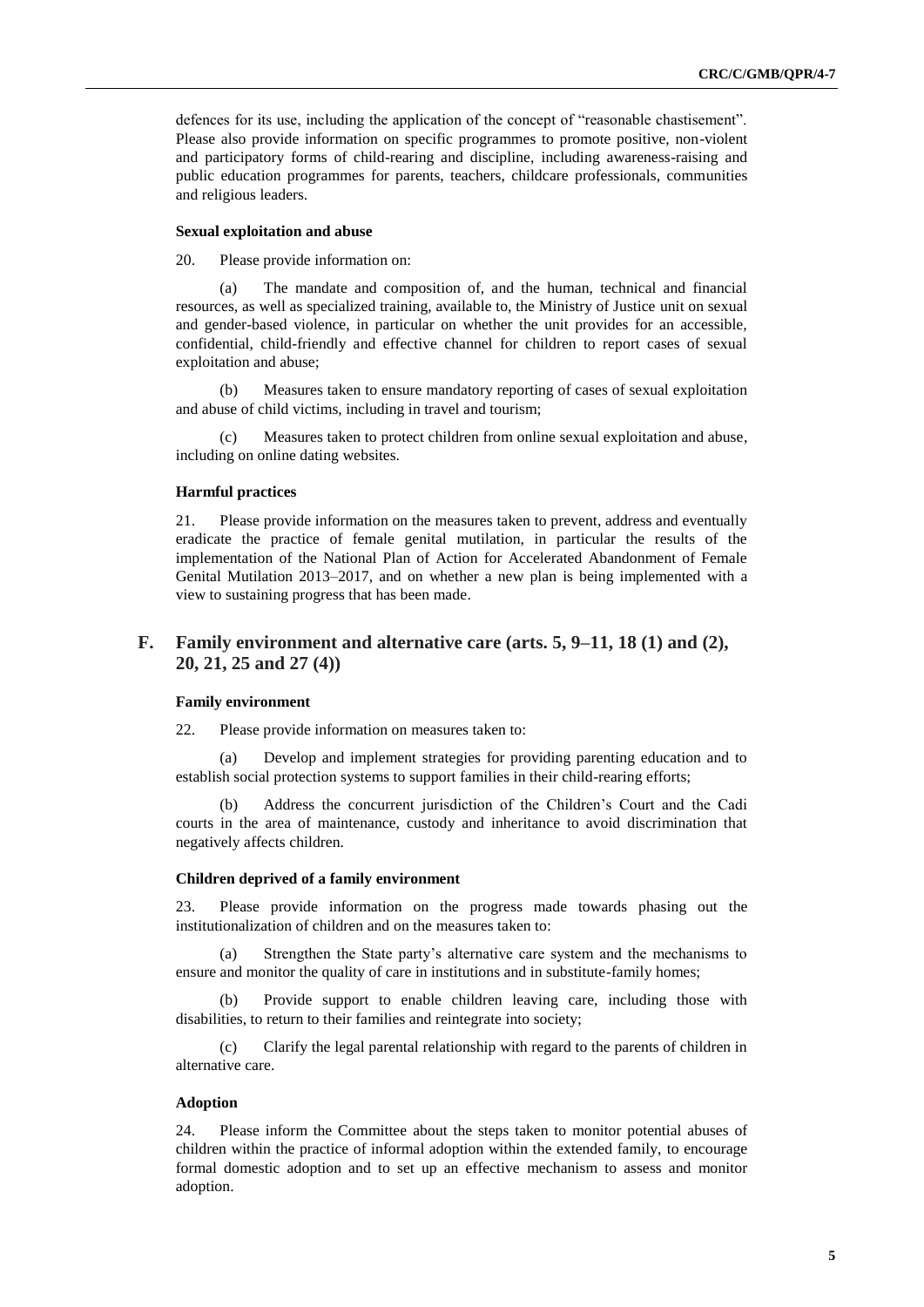# **G. Children with disabilities (art. 23)**

25. Please provide information on the measures taken to:

(a) Enact the Disability Bill and implement the Disability Advocacy Strategy in a child-friendly manner;

(b) Strengthen awareness-raising programmes, including campaigns, for the community at large, aimed at combating discrimination against, and stigmatization of, children with disabilities and children with albinism;

(c) Provide social assistance for children with disabilities and their families, including under the national social protection agenda, to improve the coherence and coordination of that assistance, and to avoid institutionalization;

Ensure access to specialized health and rehabilitation services for children with disabilities and children with albinism.

## **H. Basic health and welfare (arts. 6, 18 (3), 24, 26, 27 (1)–(3) and 33)**

### **Health and health services**

26. Please provide information on measures taken to:

(a) Prevent and reduce infant and child mortality;

(b) Ensure that all children, including children in rural areas, undocumented children and children with low economic or social status, have equal access to free basic health care and to quality paediatric services, and that all mothers and pregnant women have access to maternal care services, including as regards mother-child transmission of HIV and under the National Health Policy for 2012–2020 and the Maternal and Child Nutrition and Health Results Project for 2014–2019;

(c) Ensure full vaccination coverage and achieve health coverage across the State party;

(d) Promote exclusive breastfeeding and ensure child-friendly practices in all hospitals;

(e) Prevent and reduce malnutrition, stunting and wasting, in particular in rural areas, and provide information on the impact of the Maternal and Child Nutrition and Health Results Project for 2014–2019 in this regard.

#### **Adolescent health and HIV/AIDS**

27. Please provide information on efforts undertaken to:

(a) Strengthen family and parenting support and reproductive health education programmes, including under the national reproductive health policy for 2017–2026, by, inter alia, making such programmes part of school curricula, and improve knowledge of and the availability of relevant services with a view to preventing HIV/AIDS and other sexually transmitted infections and reducing the number of teenage pregnancies;

(b) Review the legislation of the State party that criminalizes abortion.

#### **Environmental health**

28. Please provide information about the measures taken to improve access for children to clean water and sanitation, and to reduce air pollution levels, especially near schools and residential areas.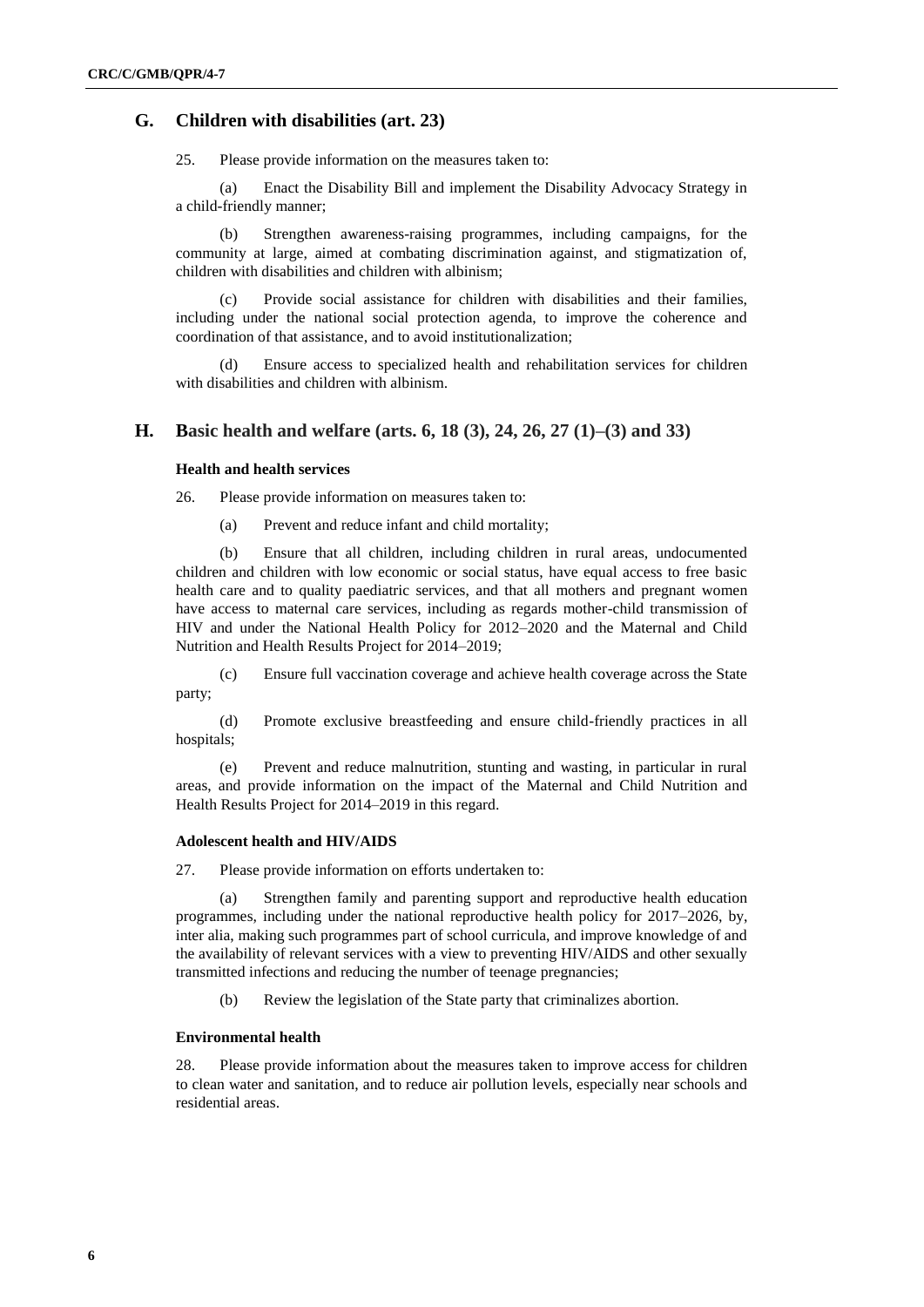# **I. Education, leisure and cultural activities (arts. 28–31)**

#### **Education, including vocational training and guidance**

29. Please provide information on the steps taken to:

(a) Improve the accessibility and quality of education, including early childhood education, for all children, particularly in rural areas, including by eliminating hidden educational costs in the school system and promoting alternative learning programmes;

(b) Ensure that children with disabilities and children with albinism have access to inclusive education, including early childhood education, and that adequate human, technical and financial resources are available, particularly in rural areas;

Reduce and eventually eliminate cases of girls dropping out of school due to child marriage and early pregnancy.

#### **Rest, leisure, recreation and cultural and artistic activities**

30. Please provide information about the measures taken to promote the availability and accessibility of rest, leisure, recreation and cultural and artistic activities for children, and the existence of policies to promote free play in schools and at day-care centres.

# **J. Special protection measures (arts. 22, 30, 32**, **33, 35**, **36, 37 (b)–(d), 38– 40)**

#### **Economic exploitation, including child labour, and children in street situations**

31. Please provide information on the implementation of the 2016 amendments to the Children's Act, which, inter alia, criminalize certain forms of child labour, including in family businesses and the informal sector; the implementation of other relevant legislation; and efforts to raise the compulsory age of education to the minimum age of work.

#### **Sale, trafficking and abduction**

32. Please provide information on:

(a) Investigations of cases of trafficking in children, on the prosecution of the perpetrators, and the punishment of perpetrators with penalties commensurate with the gravity of the crime;

(b) Awareness-raising programmes, including campaigns, aimed at the general public, civil society and the business sector to improve the understanding of trafficking issues and of how to report cases;

(c) The provision of support services and remedies to child victims of trafficking to support their recovery and reintegration.

#### **Administration of child justice**

33. Please inform the Committee about:

(a) Progress made in the establishment of four more children's courts as provided for in the Children's Act;

Steps taken to raise the minimum age of criminal responsibility to 14, to define a minimum age for deprivation of liberty and to amend article 213 of the Children's Act, which excludes criminal offences for which a child is jointly charged with an adult from the jurisdiction of children's courts;

(c) The provision of adequate training for all persons involved in the administration of child justice, including specialized judges, prosecutors and defence lawyers, on the rights of the child;

(d) Steps taken to promote non-judicial measures, such as diversion, mediation and counselling, for children accused of criminal offences, to effectively implement non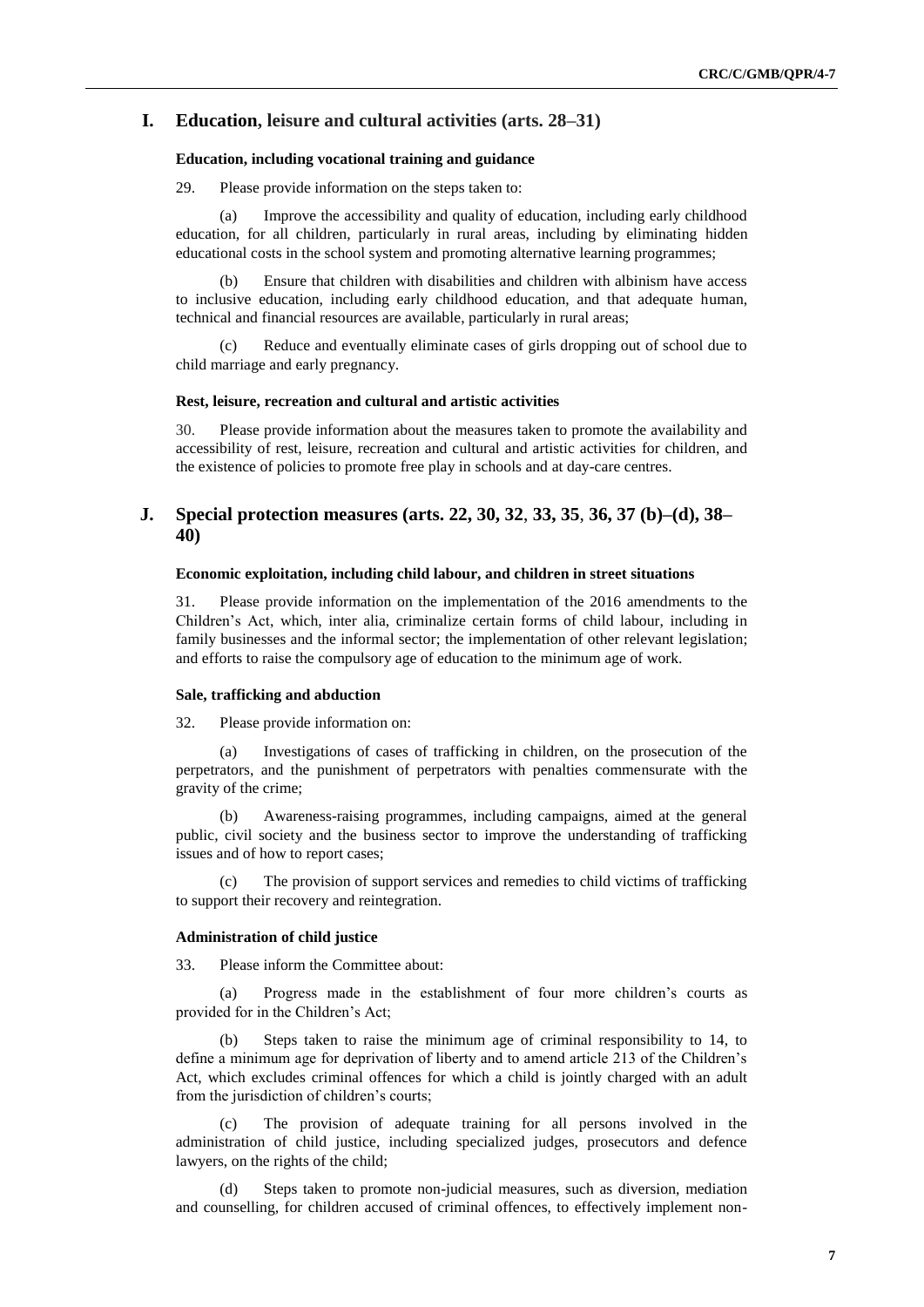custodial measures and to ensure that children are not detained with adults and that children in detention maintain regular contact with their families;

(e) Rehabilitation and reintegration programmes in the child justice system.

# **III. Statistical information and data**

34. The statistical information and disaggregated data provided by the State party should cover the period since the consideration of its previous reports on the implementation of the Convention and its Optional Protocol on the sale of children, child prostitution and child pornography. The data should be disaggregated by age, sex, ethnic origin, national origin, type of disability, geographical location and socioeconomic status.

35. The provision of tables presenting trends over the reporting period is recommended and explanations or comments on significant changes that have taken place over the reporting period should also be provided.

## **A. General measures of implementation (arts. 4, 42 and 44 (6))**

36. Please provide information on the budget lines regarding children and social sectors by indicating the amount and the percentage allocated to each budget line in terms of the total national budget.

## **B. Definition of the child (art. 1)**

37. Please provide data, disaggregated as described in paragraph 34 above, on the number and percentage of children under 18 years of age living in the State party, and the number and percentage of children who have been subjected to child marriage.

# **C. General principles (arts. 2, 3, 6 and 12)**

38. Please provide data, disaggregated as described in paragraph 34 above, on the number of children who have attempted or committed suicide.

# **D. Civil rights and freedoms (arts. 7, 8 and 13–17)**

39. Please provide data, disaggregated as described in paragraph 34 above, on the number of stateless children, including those with an unknown nationality, and on undocumented children.

## **E. Violence against children (arts. 19, 24 (3), 28(2), 34, 37 (a) and 39)**

40. Please provide data, disaggregated as described in paragraph 34 above, on:

(a) The number of cases of violence against children, including sexual violence and abuse, domestic violence, corporal punishment and harmful practices, that have been reported to the authorities, investigated and prosecuted, and on the sanctions imposed on perpetrators, disaggregated by type of offence;

(b) The number and type of protective measures provided for child victims of violence.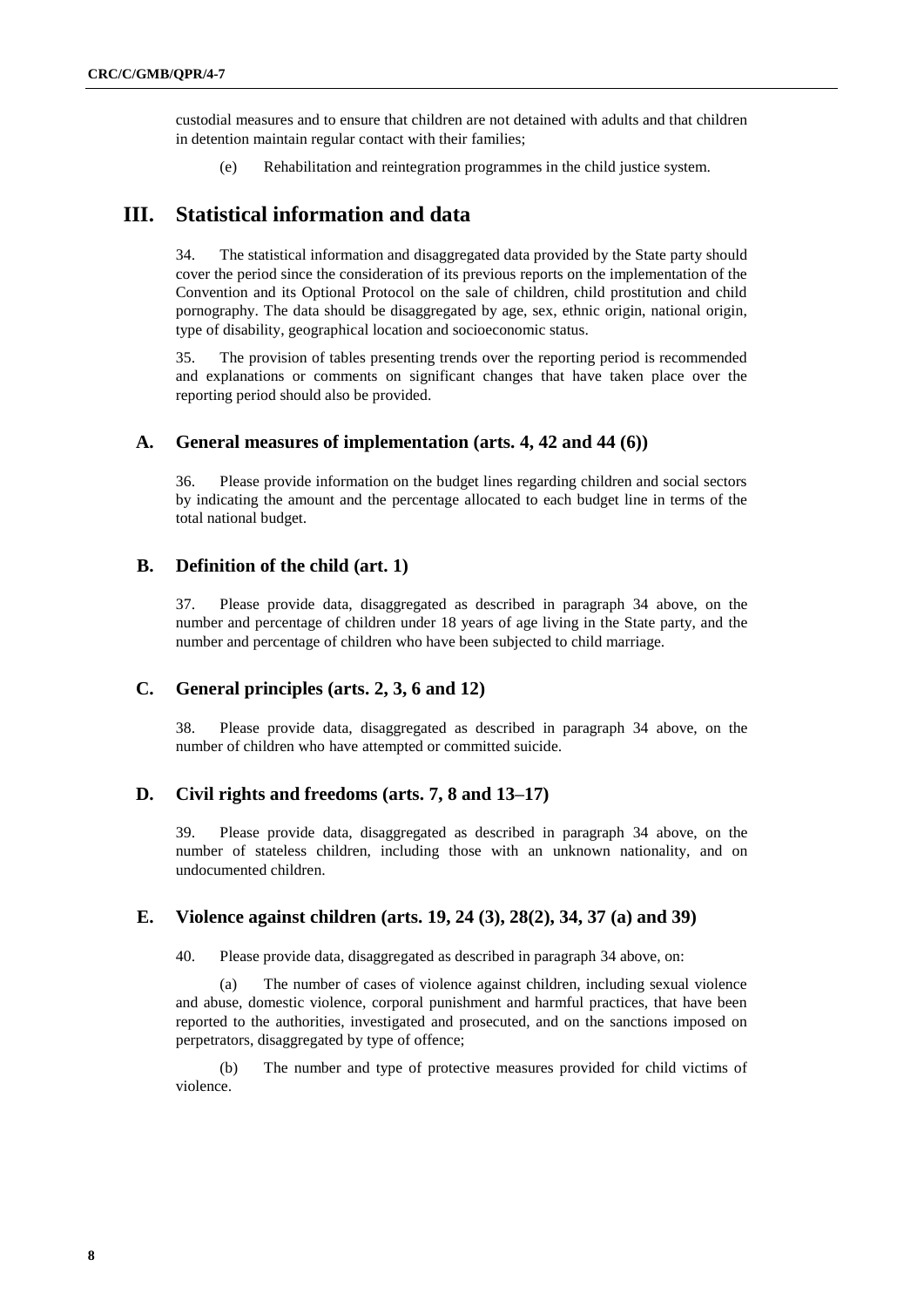# **F. Family environment and alternative care (arts. 5, 9–11, 18 (1) and (2), 20, 21, 25 and 27 (4))**

41. Please provide data, disaggregated as described in paragraph 34 above, on the number and proportion of families and children receiving economic and other type of support services.

42. Please provide data, disaggregated as described in paragraph 34 above, on:

(a) The number of children in institutional care and the average number of days of stay;

(b) The number of children in family- and community-based care.

## **G. Children with disabilities (art. 23)**

43. Please provide data, disaggregated as described in paragraph 34 above and by type of disability, on the number of:

(a) Children with disabilities and children with albinism;

(b) Children with disabilities living with their families or living in family- and community-based care;

(c) Children with disabilities enrolled in inclusive education and in separate schools;

(d) Reported cases of ill-treatment, abuse, neglect and sexual violence against children with disabilities placed in institutions, the number of investigations and prosecutions carried out, and sentences issued.

# **H. Basic health and welfare (arts. 6, 18 (3), 24, 26, 27 (1)–(3) and 33)**

44. Please provide data, disaggregated as described in paragraph 34 above, on:

(a) The number and percentage of children with health insurance;

(b) The number of paediatric and mental health services and professionals specialized in young children and adolescents, disaggregated by region.

45. Please provide data, disaggregated as described in paragraph 34 above, on the number of:

(a) Adolescent mothers;

(b) Children who abuse drug and alcohol;

(c) Sexual and reproductive health services available to adolescents, disaggregated by region.

46. Please provide data, disaggregated as described in paragraph 34 above, on the number and proportion of children living below the poverty line and in extreme poverty.

#### **I. Education, leisure and cultural activities (arts. 28–31)**

47. Please provide data, disaggregated as described in paragraph 34 above and by region, in respect of:

(a) The number and percentage of children aged between 16 and 18 years who are not attending school;

(b) The number and percentage of children dropping out of school;

(c) The number of children with disabilities in segregated schools and in segregated classes in regular schools;